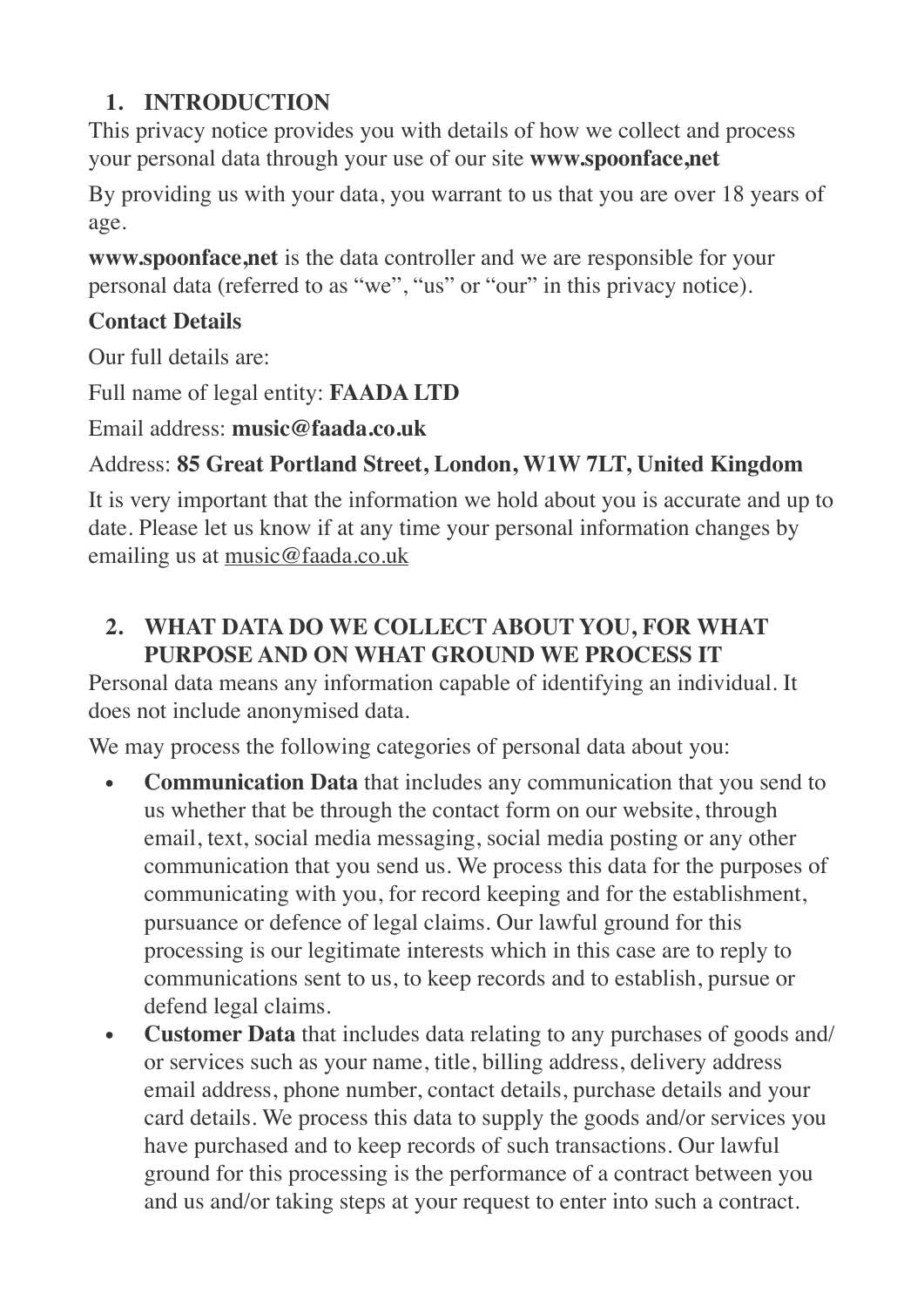- **• User Data** that includes data about how you use our website and any online services together with any data that you post for publication on our website or through other online services. We process this data to operate our website and ensure relevant content is provided to you, to ensure the security of our website, to maintain backups of our website and/or databases and to enable publication and administration of our website, other online services and business. Our lawful ground for this processing is our legitimate interests which in this case are to enable us to properly administer our website and our business.
- **• Technical Data** that includes data about your use of our website and online services such as your IP address, your login data, details about your browser, length of visit to pages on our website, page views and navigation paths, details about the number of times you use our website, time zone settings and other technology on the devices you use to access our website. The source of this data is from our analytics tracking system. We process this data to analyse your use of our website and other online services, to administer and protect our business and website, to deliver relevant website content and advertisements to you and to understand the effectiveness of our advertising. Our lawful ground for this processing is our legitimate interests which in this case are to enable us to properly administer our website and our business and to grow our business and to decide our marketing strategy.
- **• Marketing Data** that includes data about your preferences in receiving marketing from us and our third parties and your communication preferences. We process this data to enable you to partake in our promotions such as competitions, prize draws and free giveaways, to deliver relevant website content and advertisements to you and measure or understand the effectiveness of this advertising. Our lawful ground for this processing is our legitimate interests which in this case are to study how customers use our products/services, to develop them, to grow our business and to decide our marketing strategy.

#### **Sensitive Data**

We do not collect any Sensitive Data about you. Sensitive data refers to data that includes details about your race or ethnicity, religious or philosophical beliefs, sex life, sexual orientation, political opinions, trade union membership, information about your health and genetic and biometric data. We do not collect any information about criminal convictions and offences.

Where we are required to collect personal data by law, or under the terms of the contract between us and you do not provide us with that data when requested,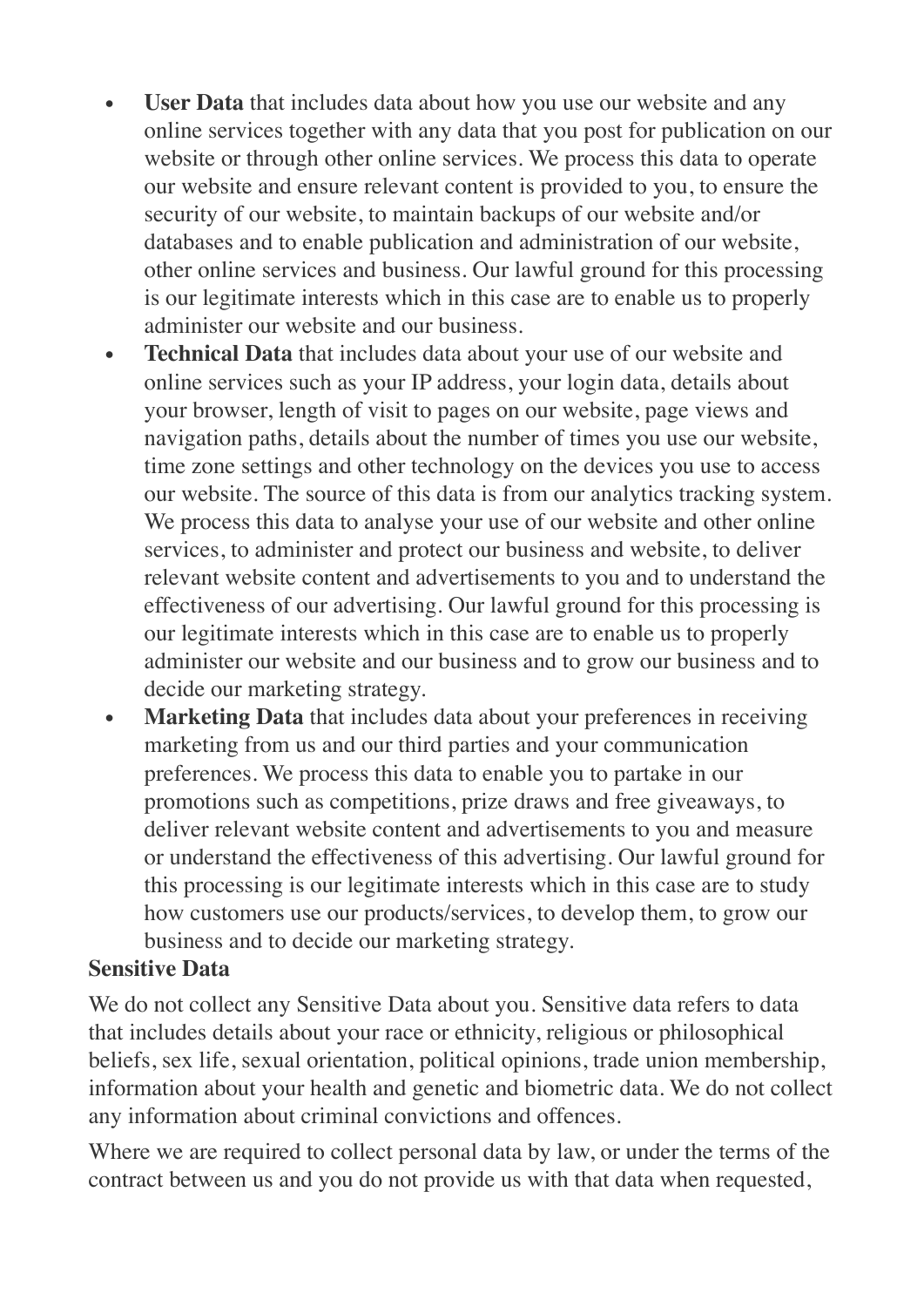we may not be able to perform the contract (for example, to deliver goods or services to you). If you don't provide us with the requested data, we may have to cancel a product or service you have ordered but if we do, we will notify you at the time.

We will only use your personal data for a purpose it was collected for or a reasonably compatible purpose if necessary. For more information on this please email us at **music@faada.co.uk** In case we need to use your details for an unrelated new purpose we will let you know and explain the legal grounds for processing.

We may process your personal data without your knowledge or consent where this is required or permitted by law.

We do not carry out automated decision making or any type of automated profiling.

## **3. HOW WE COLLECT YOUR PERSONAL DATA**

We may collect data about you by you providing the data directly to us (for example by filling in forms on our site or by sending us emails). We may automatically collect certain data from you as you use our website by using cookies and similar technologies. Please see our cookie policy for more details about this https://thechameleonguide.com/cookie-policy/

We may receive data from third parties such as analytics providers such as Google based outside the EU, advertising networks such as Facebook based outside the EU, such as search information providers such as Google based outside the EU, providers of technical, payment and delivery services, such as data brokers or aggregators.

We may also receive data from publicly available sources such as Companies House and the Electoral Register based inside the EU.

# **4. MARKETING COMMUNICATIONS**

Our lawful ground of processing your personal data to send you marketing communications is either your consent or our legitimate interests (namely to grow our business).

Under the Privacy and Electronic Communications Regulations, we may send you marketing communications from us if (i) you made a purchase or asked for information from us about our goods or services or (ii) you agreed to receive marketing communications and in each case you have not opted out of receiving such communications since. Under these regulations, if you are a limited company, we may send you marketing emails without your consent. However, you can still opt out of receiving marketing emails from us at any time.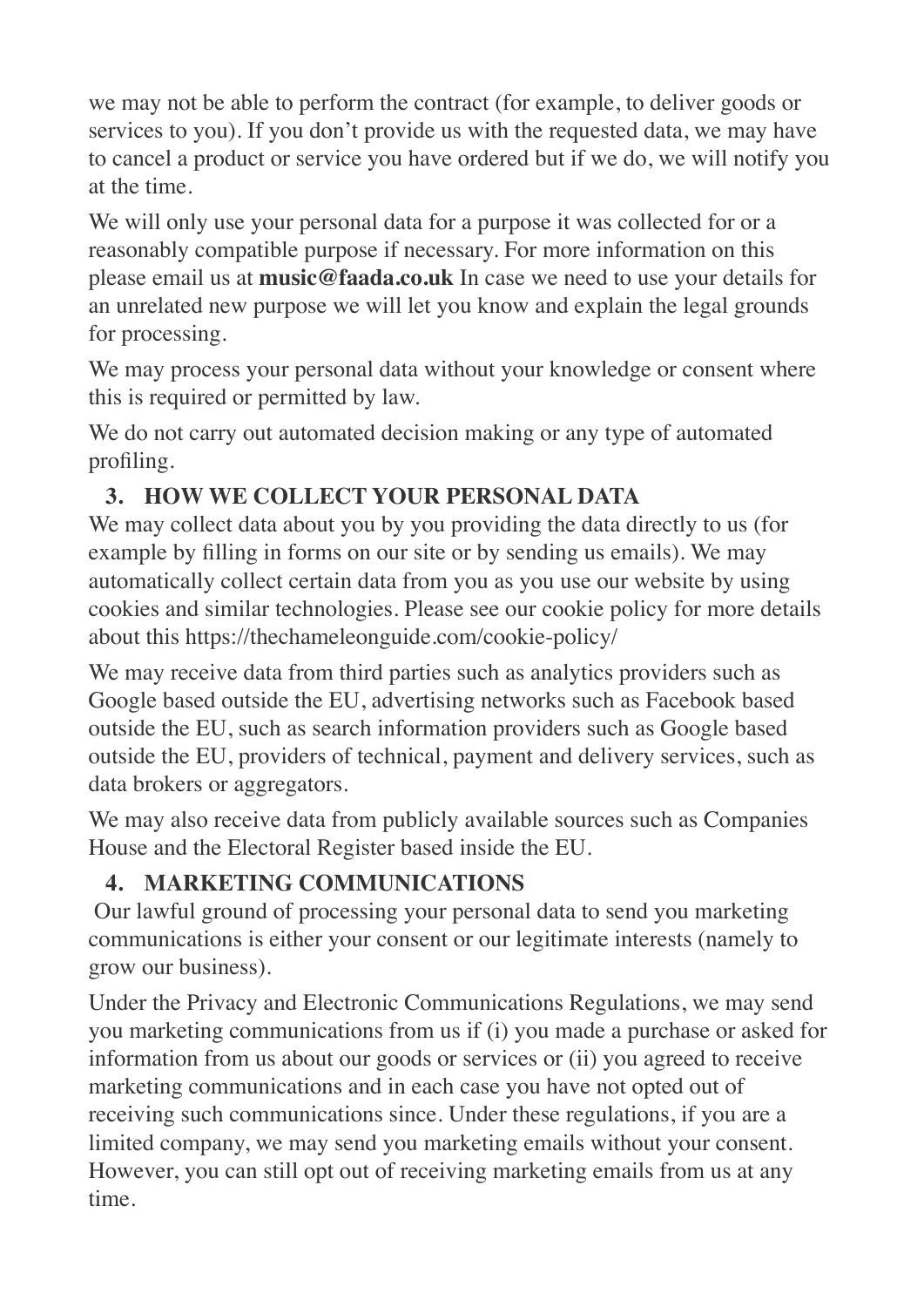Before we share your personal data with any third party for their own marketing purposes we will get your express consent.

You can ask us or third parties to stop sending you marketing messages at any time by following the opt-out links on any marketing message sent to you or OR by emailing us at karen@thechameleonguide.com at any time.

If you opt out of receiving marketing communications this opt-out does not apply to personal data provided as a result of other transactions, such as purchases, warranty registrations etc.

# **5. DISCLOSURES OF YOUR PERSONAL DATA**

We may have to share your personal data with the parties set out below:

- Service providers who provide IT and system administration services.
- Professional advisers including lawyers, bankers, auditors and insurers
- Government bodies that require us to report processing activities.
- Third parties to whom we sell, transfer, or merge parts of our business or our assets.

We require all third parties to whom we transfer your data to respect the security of your personal data and to treat it in accordance with the law. We only allow such third parties to process your personal data for specified purposes and in accordance with our instructions.

# **6. INTERNATIONAL TRANSFERS**

Countries outside of the European Economic Area (**EEA**) do not always offer the same levels of protection to your personal data, so European law has prohibited transfers of personal data outside of the EEA unless the transfer meets certain criteria.

Many of our third parties service providers are based outside the European Economic Area (**EEA**) so their processing of your personal data will involve a transfer of data outside the EEA.

Whenever we transfer your personal data out of the EEA, we do our best to ensure a similar degree of security of data by ensuring at least one of the following safeguards is in place:

- We will only transfer your personal data to countries that the European Commission have approved as providing an adequate level of protection for personal data by; or
- Where we use certain service providers, we may use specific contracts or codes of conduct or certification mechanisms approved by the European Commission which give personal data the same protection it has in Europe; or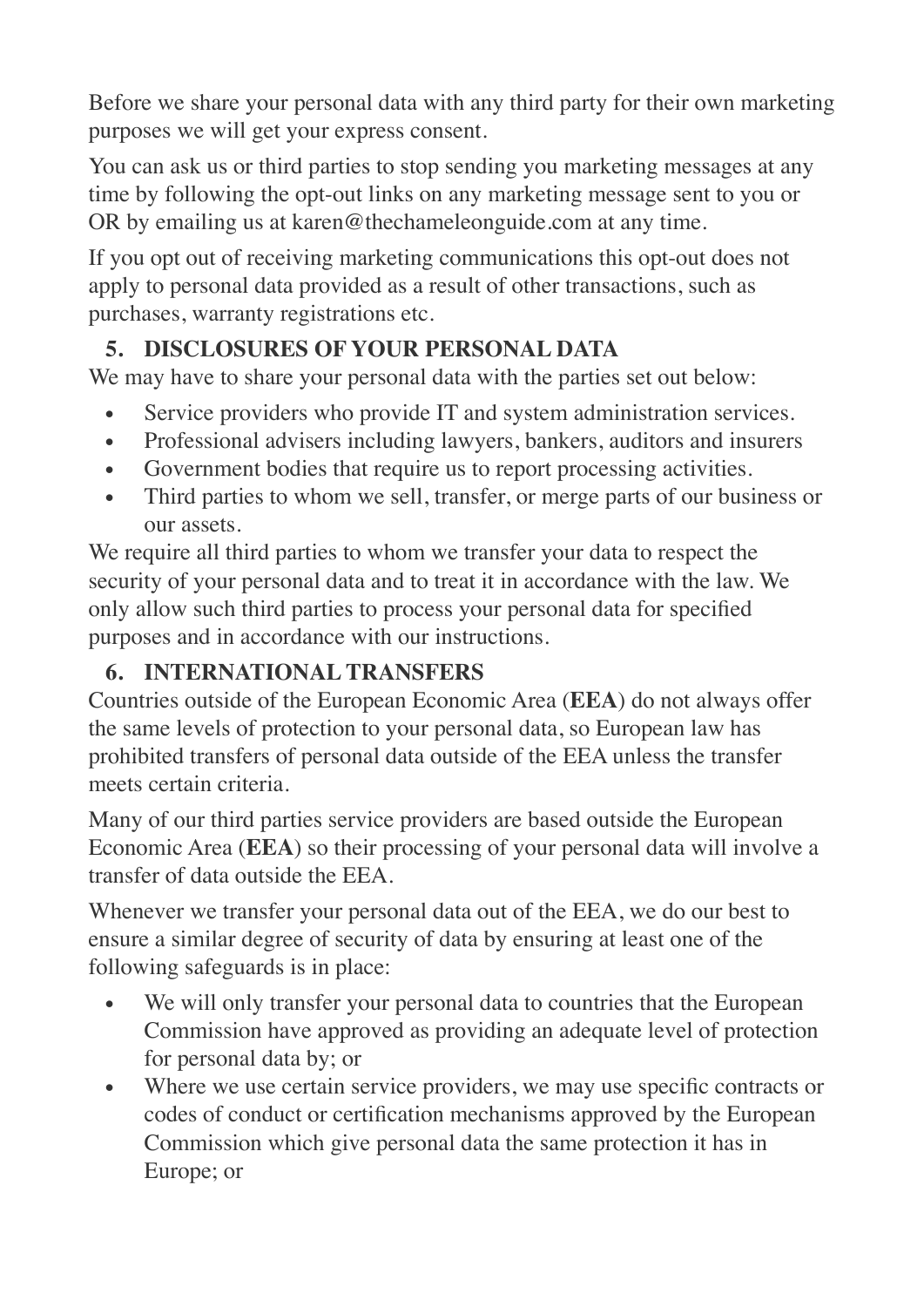If we use US-based providers that are part of EU-US Privacy Shield, we

may transfer data to them, as they have equivalent safeguards in place. If none of the above safeguards is available, we may request your explicit consent to the specific transfer. You will have the right to withdraw this consent at any time.

## **7. DATA SECURITY**

We have put in place security measures to prevent your personal data from being accidentally lost, used, altered, disclosed, or accessed without authorisation. We also allow access to your personal data only to those employees and partners who have a business need to know such data. They will only process your personal data on our instructions and they must keep it confidential.

We have procedures in place to deal with any suspected personal data breach and will notify you and any applicable regulator of a breach if we are legally required to.

# **8. DATA RETENTION**

We will only retain your personal data for as long as necessary to fulfil the purposes we collected it for, including for the purposes of satisfying any legal, accounting, or reporting requirements.

When deciding what the correct time is to keep the data for we look at its amount, nature and sensitivity, potential risk of harm from unauthorised use or disclosure, the processing purposes, if these can be achieved by other means and legal requirements.

For tax purposes, the law requires us to keep basic information about our customers (including Contact, Identity, Financial and Transaction Data) for six years after they stop being customers.

In some circumstances, we may anonymise your personal data for research or statistical purposes in which case we may use this information indefinitely without further notice to you.

# **9. YOUR LEGAL RIGHTS**

Under data protection laws you have rights in relation to your personal data that include the right to request access, correction, erasure, restriction, transfer, to object to processing, to the portability of data and (where the lawful ground of processing is consent) to withdraw consent.

You can see more about these rights at:

https://ico.org.uk/for-organisations/guide-to-the-general-data-protectionregulation-gdpr/individual-rights/